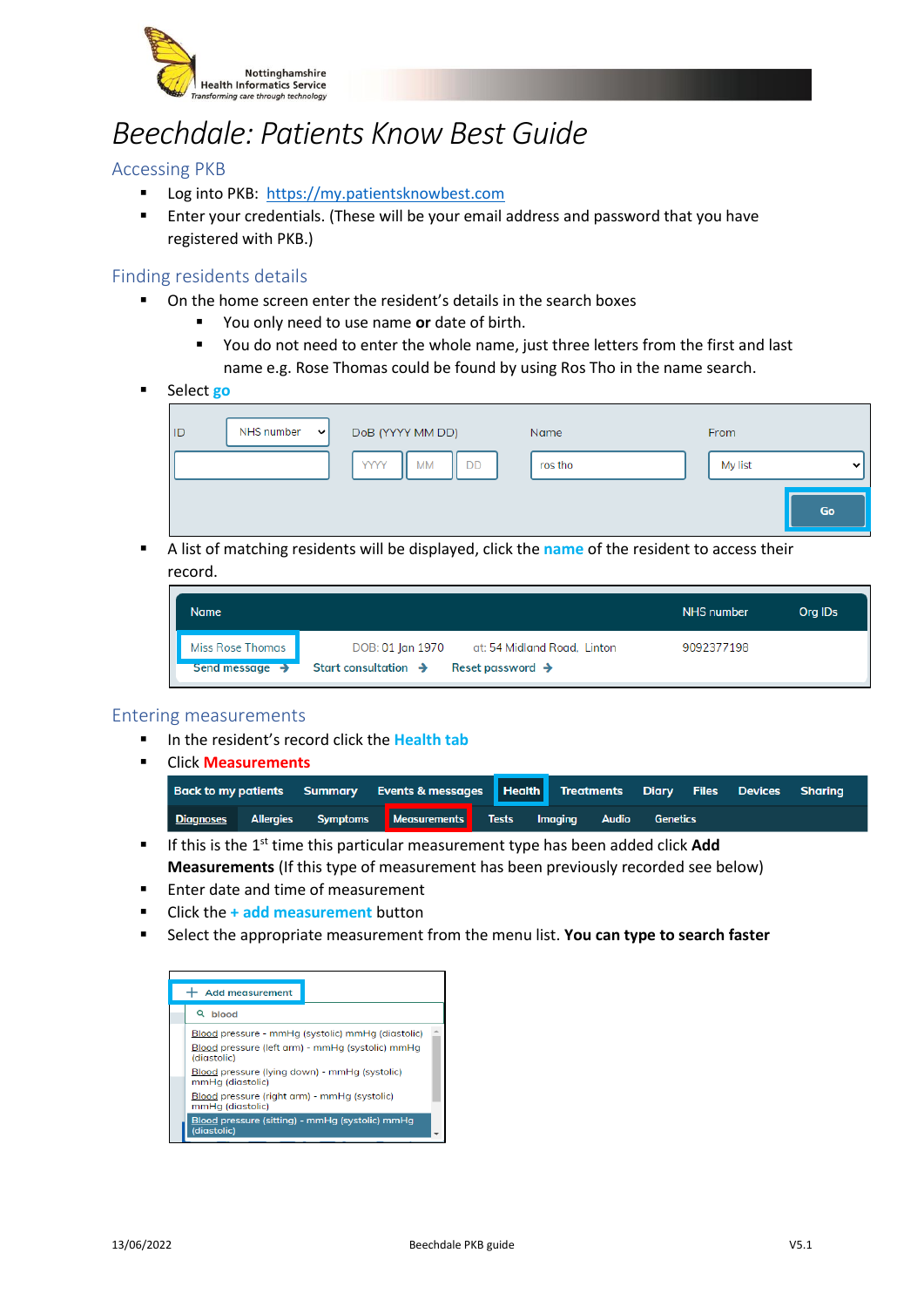

- Enter the readings
- Click **save**

| <b>Measurements</b>     |                                                  |             |
|-------------------------|--------------------------------------------------|-------------|
| <b>Blood pressure</b>   | 98<br>130<br>mmHg (systolic)<br>mmHg (diastolic) | ×           |
| Add another measurement |                                                  |             |
|                         | <b>Cancel</b>                                    | <b>Save</b> |

▪ If this type of measurement already has previous recordings. Then it can be selected from the measurement screen



- Click the **+ add measurement** button
- Enter **the Date, Time** and **Reading**
- Click **Save**

| <b>Date and time</b><br>When the measurement was taken |                                                  |             |
|--------------------------------------------------------|--------------------------------------------------|-------------|
| 09/05/2022<br>10:14                                    |                                                  |             |
|                                                        |                                                  |             |
| <b>Measurements</b>                                    |                                                  |             |
| <b>Blood pressure</b>                                  | 97<br>128<br>mmHg (systolic)<br>mmHg (diastolic) | $\times$    |
| Add another measurement<br>$\pm$                       |                                                  |             |
|                                                        |                                                  |             |
|                                                        | <b>Cancel</b>                                    | <b>Save</b> |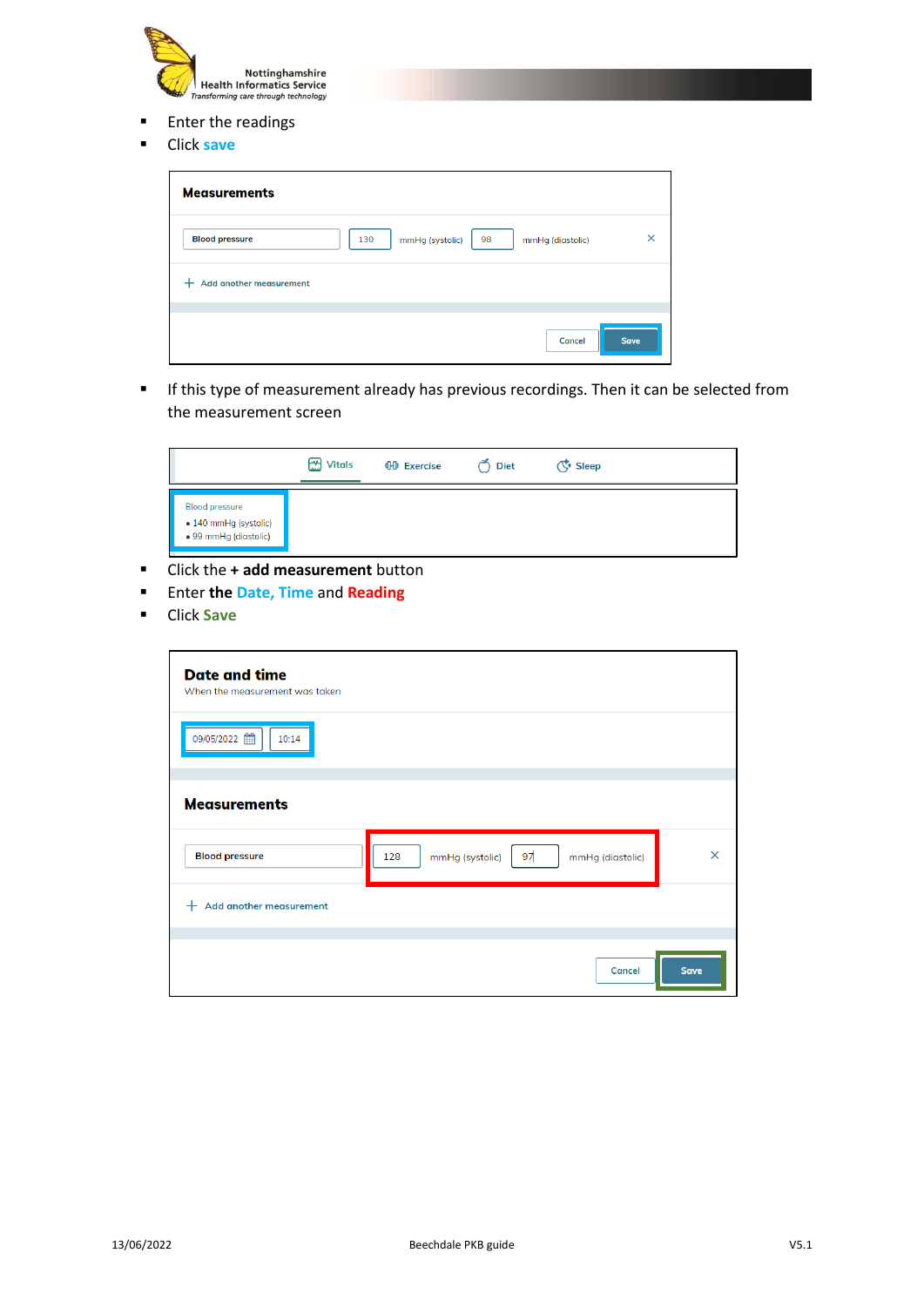

# Entering Test Results

Some measurements E.g. Blood Glucose are found in the **Test** section

- In the resident's record click the **Health tab**
- Click **Tests Back to my patients** Summary **Events & messages** Health **Treatments Diary Files Devices Sharing** Diagnoses Allergies Measurements Tests Imaging **Symptoms Audio Genetics**
- If this is the 1<sup>st</sup> time this particular test has been added click **Add Add result** (If this type of Test has been previously recorded see below)
- Enter date and time of test
- Click the **+ Test Result** button
- **EXECT:** Select the appropriate measurement from the menu list. **You can type to search faster**



- Enter the readings
- Click **save**

| <b>Result name</b><br><b>Glucose by glucometer</b><br>[Moles/volume] | <b>Result</b><br>Value | Reference range<br>To<br>From | mmol/L        | $\cdots$    |
|----------------------------------------------------------------------|------------------------|-------------------------------|---------------|-------------|
|                                                                      |                        |                               | <b>Cancel</b> | <b>Save</b> |

**■** If this type of test already has previous recordings. Then it can be selected from the Test screen



- Click the **+ add Result** button
- Enter **the Date, Time** and **result**
- Click **Save**

| <b>Date and time</b><br>When the sample was taken                    |                                                  |               |             |
|----------------------------------------------------------------------|--------------------------------------------------|---------------|-------------|
| 16/05/2022 曲<br>15:57                                                | urope/London                                     |               |             |
| <b>Test results</b>                                                  |                                                  |               |             |
| <b>Result name</b><br><b>Glucose by glucometer</b><br>[Moles/volume] | Result<br>Reference range<br>Value<br>From<br>To | mmol/L        |             |
| Add another test result<br>÷                                         |                                                  |               |             |
|                                                                      |                                                  | <b>Cancel</b> | <b>Save</b> |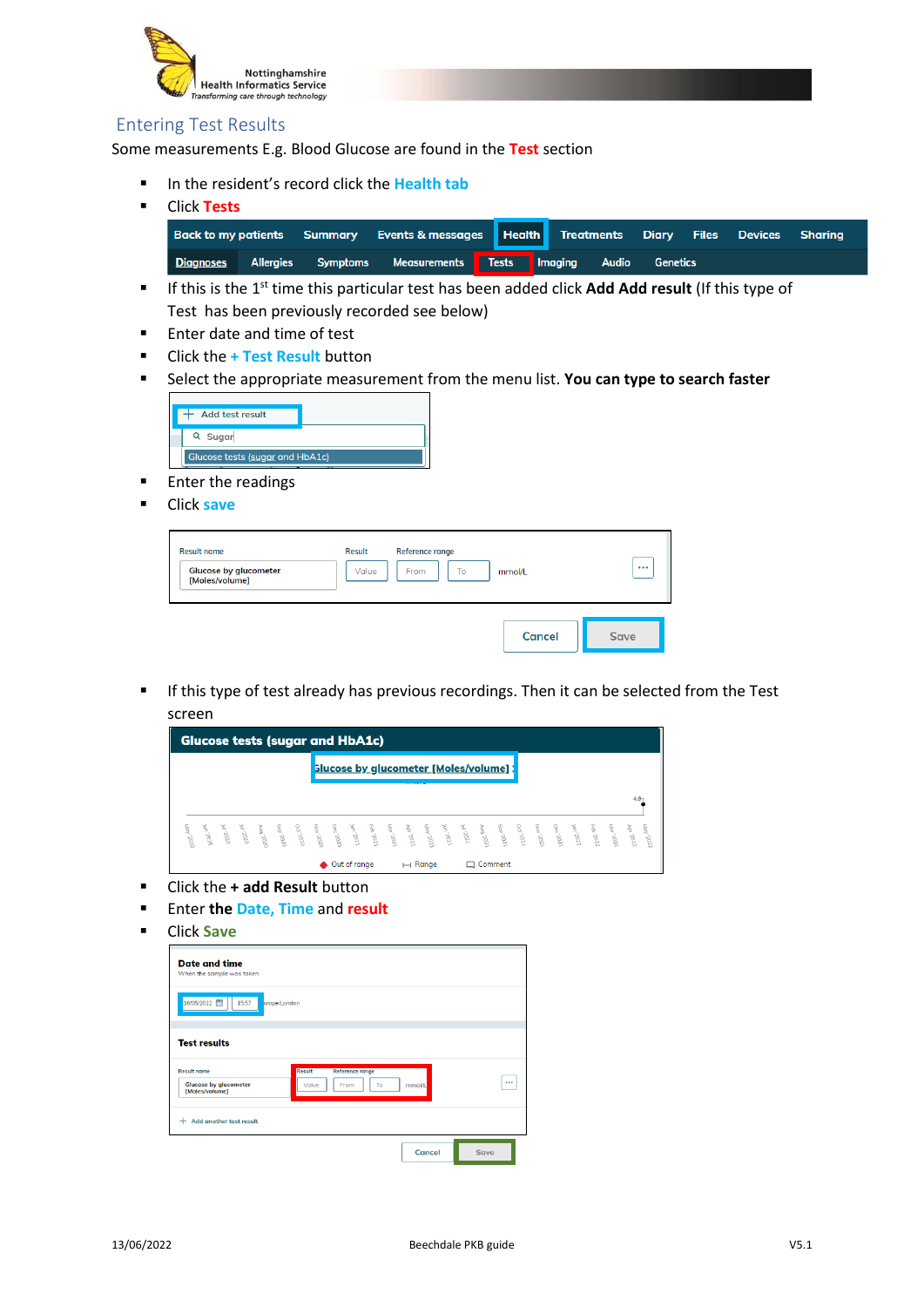

## To delete an incorrect measurement

- If a reading or test has been incorrectly entered it can be deleted
- Click the ... button next to the incorrect reading
- Select delete
- Re-enter the correct measurement

| A - Practice Admin Team (i)             | $\cdots$           |
|-----------------------------------------|--------------------|
| 128 mmHg (systolic) 97 mmHg (diastolic) | 而<br><b>Delete</b> |
| . 09 May 2022 at 10:14                  | 년 Discuss          |

## To notify the practice that readings or tests have been taken

When the required number of readings are taken (e.g. a weeks worth) use messaging to notify the practice that readings have been taken.

- **DO NOT USE YOUR INDIVIDUAL ACCOUNTS FOR MESSAGING THE PRACTICE**
- **Messaging back to the practice should come from the Beechdale's generic account: beechdalehousech@gmail.com, please sign into this account before sending messages.**
- **Each patient needs to have an individual message sent, do not include multiple patients in one message**
- **All messages should include the name of the staff member sending the message**
- **Within the patients record** (see Pg1 for instructions) Select **Events and Messages**

**Back to my patients Summary Events & messages Health Treatments Diary Files Devices Sharing** 

- Select **Send Message**
- Select the recipient **Mr Aspley Admin Team**
- Enter a subject heading
- Type a quick message to inform the Doctor that the requested readings have been taken. **You do not need to enter the readings. The Doctor will access them through PKB**
- If a file needs to be sent to the doctor you can use the **+Add file** Button Scroll to the bottom of the screen click the **Send Button**

| To:        | <b>Patient</b>                                                                                                             |  |  |
|------------|----------------------------------------------------------------------------------------------------------------------------|--|--|
|            | <b>Miss Rose Thomas</b><br>$\bullet$                                                                                       |  |  |
|            | <b>Mr Aspley Admin Team</b>                                                                                                |  |  |
|            | If the person you want to message is not listed you can invite them if you<br>know their email address.                    |  |  |
| Subject    | Type subject here                                                                                                          |  |  |
| Message    | Type message here                                                                                                          |  |  |
|            |                                                                                                                            |  |  |
|            |                                                                                                                            |  |  |
|            |                                                                                                                            |  |  |
|            | Provide as much detail as you can as this will help your patient and the rest<br>of your team avoid follow-up appointments |  |  |
| Attachment | + Add file                                                                                                                 |  |  |
|            | Up to $10$ GB                                                                                                              |  |  |
|            | <b>Cancel</b><br><b>Send</b>                                                                                               |  |  |